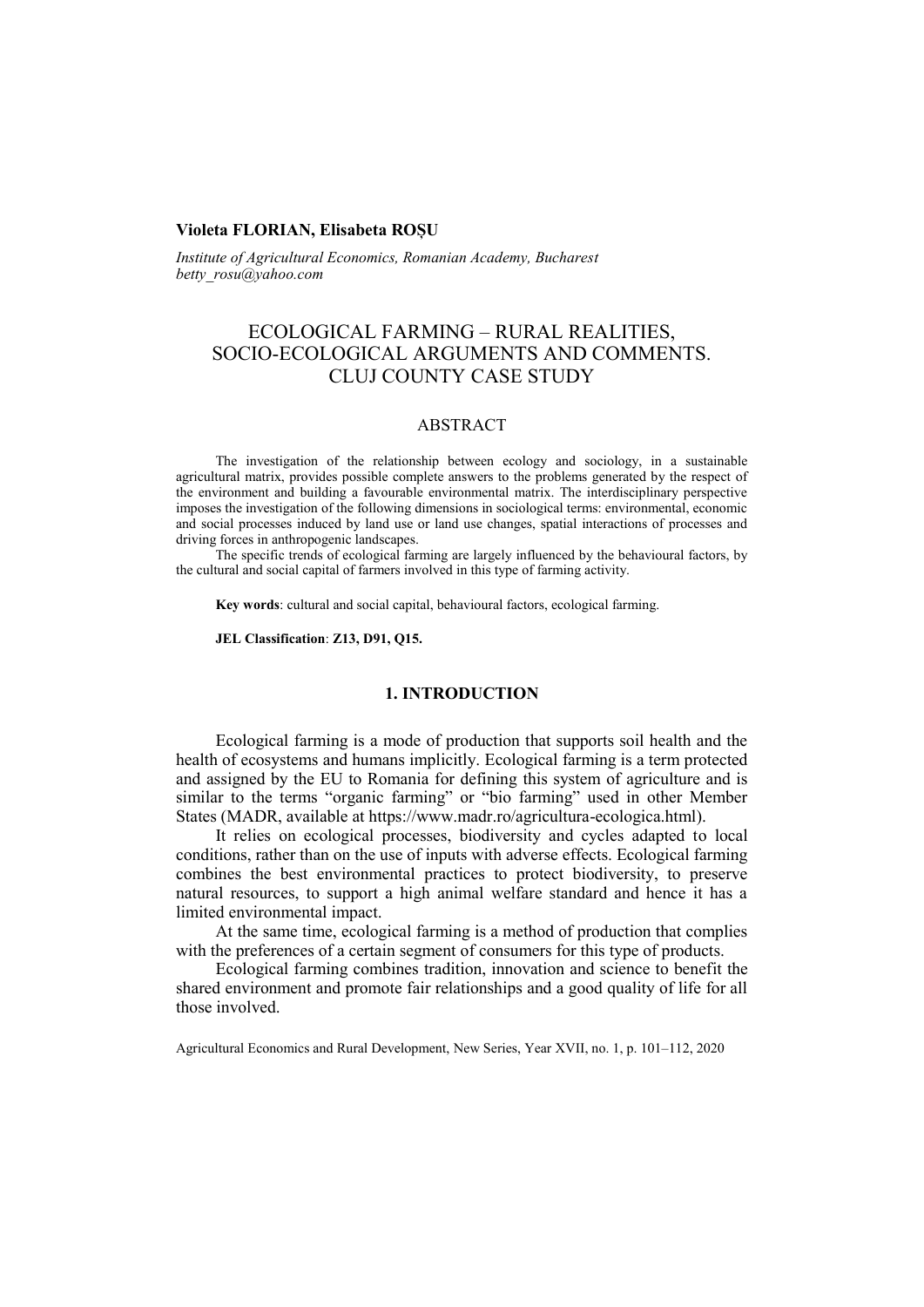The present study had two goals: the first goal was to create a picture of the state and evolution of ecological agriculture in the EU member states, in Romania and in Cluj county, over a 5-year period. The second goal was to analyse the behavioural factors that influence farmers' decisions to adopt environmentally sustainable practices in general, and in Cluj county in particular.

To reach the first goal, we have made a brief interpretation of the data provided by official sources; for the second goal, we first made an updated overview of the literature on the behavioural factors that influence the adoption of environmentally sustainable farming practices. After that, we tried to analyse the behavioural factors and to highlight the mechanisms that explain how and why behavioural factors affect farmers' decision-making in Cluj county.

The review of specialized literature indicated the decision to practice ecological farming built into a tri-dimensional framework: dispositional factors, social factors and cognitive factors (Tversky, A., Kahneman, D., 1974).



*Source*: based on [Dessart](javascript:;)**,** F.J.[, Barreiro-](javascript:;)Hurlé, J.**,** van [Bavel,](javascript:;) R., (2019), p. 422

The characteristics of the three factors are:

– the dispositional factors are defined by internal variables related to a certain person, such as personality, motivations, values, beliefs, preferences and general objectives;

Figure 1. An integrated framework of behavioural factors affecting farmers' adoption of environmentally sustainable practices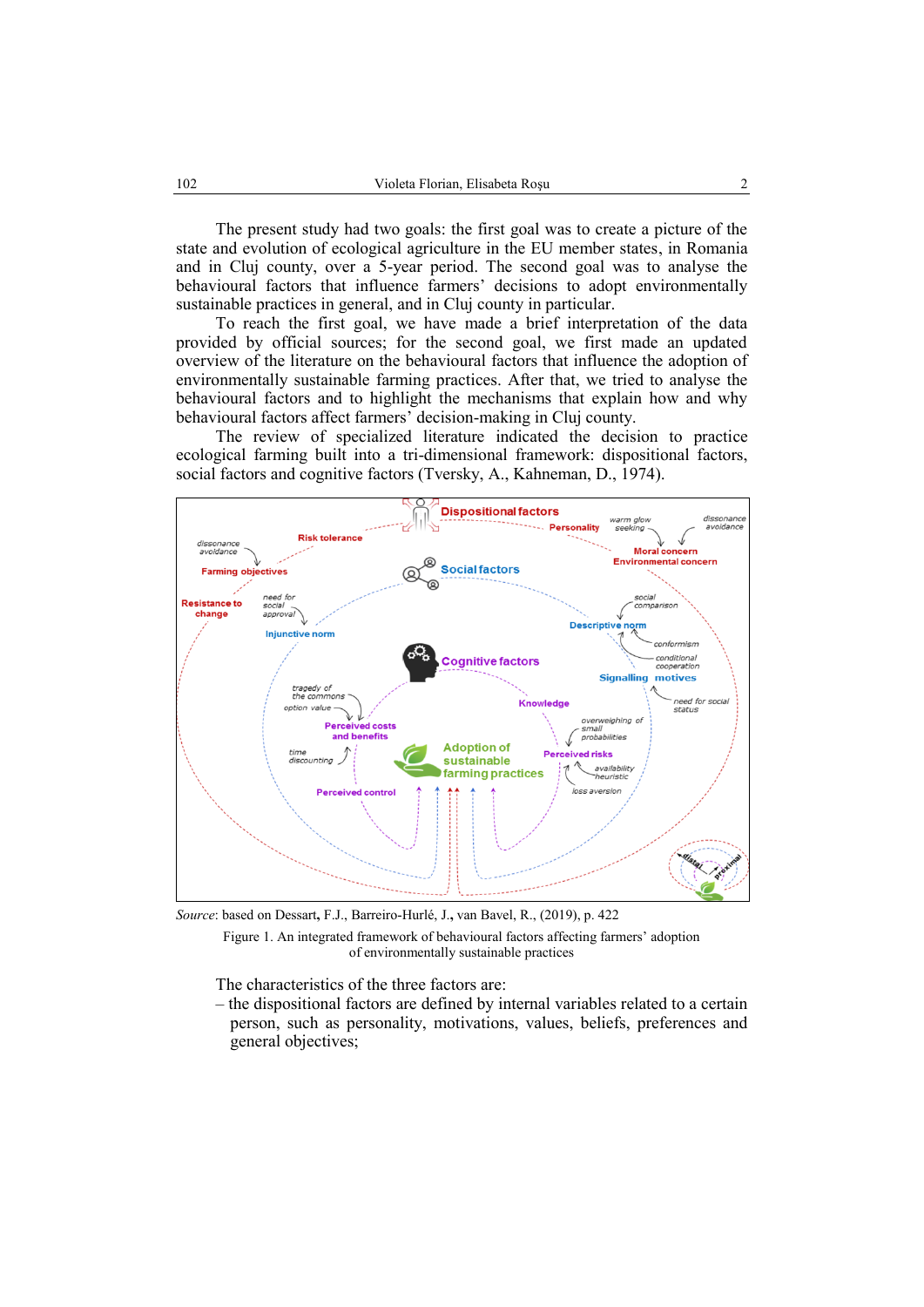- the social factors refer to farmers' interactions with other people and include social norms;
- the cognitive factors include farmers' perception of the benefits, costs and relative risks associated to a certain sustainable practice or whether they consider that they have the necessary knowledge and skills to adopt these practices.

The behavioural factors enrich the economic analyses of farmers' decisionmaking and can lead to more realistic and effective agri-environmental policies.

#### **2. STATE OF KNOWLEDGE**

The scientific studies, the formalised discourses in the policy sphere have increasingly focused on the behaviours, aspirations and expectations of farmers who opted for the ecological farming practice: *"....policy reports at both national and international levels, as well as the recent inclusion of behavioural evidence in the background documents of the European Union's Common Agricultural Policy (CAP) reform and in the related impact assessment have acknowledged the relevance of understanding behavioural factors for agricultural policy"* [\(Dessart,](javascript:;) F.J., [Barreiro-](javascript:;)Hurlé, J., van [Bavel,](javascript:;) J., 2019, p. 418).

Waiting for an increasingly consistent response, the social and sociological mechanisms that can encourage and develop the use of ecological farming practices began to be identified and implemented: *"Conservation tillage, crop rotation, reduction of fertilisers, pesticides and fungicides, rotational grazing and landscape preservation are examples of such sustainable practices. Precision farming and genetic alterations, on the other hand, fall outside the scope of this paper because yield optimisation is usually farmers' main expected benefit from adopting these practices"* (OECD, 2016; Balafoutis *et al.*, 2017).

The tradition of environment friendly farming practice, the concern for obtaining healthy products, the understanding of environment conservation methods, *"such as the adoption of native vegetation protection measures"*, *"farmers' adoption of sustainable practices"* [\(Dessart,](javascript:;) F.J., [Barreiro-](javascript:;)Hurlé, J., [van](javascript:;) [Bavel,](javascript:;) J., 2019, p.429), build up and stabilize agricultural approaches and impose values different from those of conventional farmers: *"The literature on farmers' behaviour is rather consistent in showing that adopting sustainable practices is negatively correlated with economic objectives, and positively correlated with lifestyle and conservation objectives. This finding may be surprising, considering that some sustainable practices are more profitable than conventional ones (see the section on perceived costs and benefits)"* [\(Dessart,](javascript:;) F.J., [Barreiro-](javascript:;)Hurlé, J., [van](javascript:;) [Bavel,](javascript:;) J., 2019, p. 430).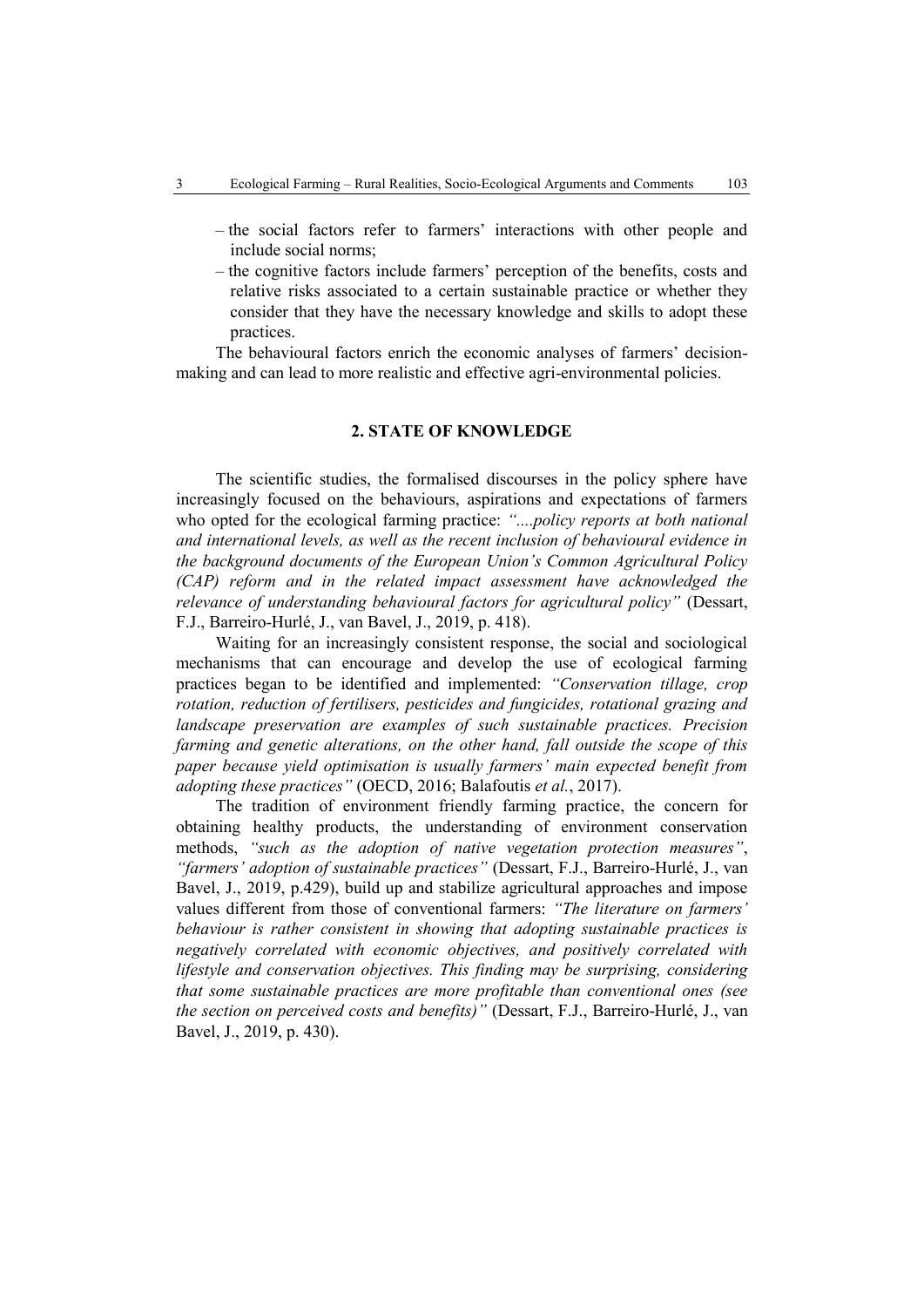#### **3. MATERIAL AND METHODS**

The present study has a double purpose. In the first place we wanted to get a picture of the state and evolution of ecological agriculture in the European Union, in Romania and in Cluj county, in the period 2014-2018, and for this purpose we used the official data provided by the Ministry of Agriculture and Rural Development and by Cluj Environmental Protection Agency, as well as EUROSTAT data. Secondly, we made an analysis of the behavioural factors that influence farmers' decisions to adopt environmentally sustainable practices in general, for which an analysis of literature was carried out, also in Cluj county, for which a qualitative research was made, using the Hybrid Forum Method. The hybrid forum concept is a democratic and dynamic way to think and act together when many actors and controversial issues are involved. The hybrid forums can be described as public discussions with the aim of constructing a common project around a defined challenge. Finally the groups aim at having a common discussion to have a better knowledge on one given theme; while in the hybrid forum, the actors will "not just express themselves or exchange the ideas, or even making compromises" (Callon, M., Lascoumes, P., Barthe, Y., 2009) but they will discover, learn and construct together the ideas. The hybrid forum method was applied in Cluj area: the first part was animated by the presence of ten stakeholders (5 men and 5 women) who were selected to provide a representative of each link in the ecological farming system. The second part was represented by a debate with the participation of 43 stakeholders involved in ecological farming – studies, promotion, production, marketing and consumption.

The self-administered questionnaire was used as a sociological tool, built on the perception of the trends of ecological agriculture in Cluj county. This investigation tool consisted of a set of written questions, in a logical and psychological order, which were answered by the respondents in written form, without the intervention of the researchers. 4 stakeholders from Cluj county completed this type of questionnaire.

### **4. RESULTS AND DISCUSSIONS**

The ecological agriculture sector in the EU has fast developed in recent years. According to Eurostat data, in the year 2018 the EU-28 had a total area of 13.4 million hectares under ecological farming, up from 3.0 million in 2014. In the last 5 years, the ecological area in the EU increased by about 600.000 hectares per year. This is quite a big increase, as in 2018 the total ecological area represented 7.5% of total utilised agricultural area in Europe, up from 5.8% in the year 2014 (Fig.2).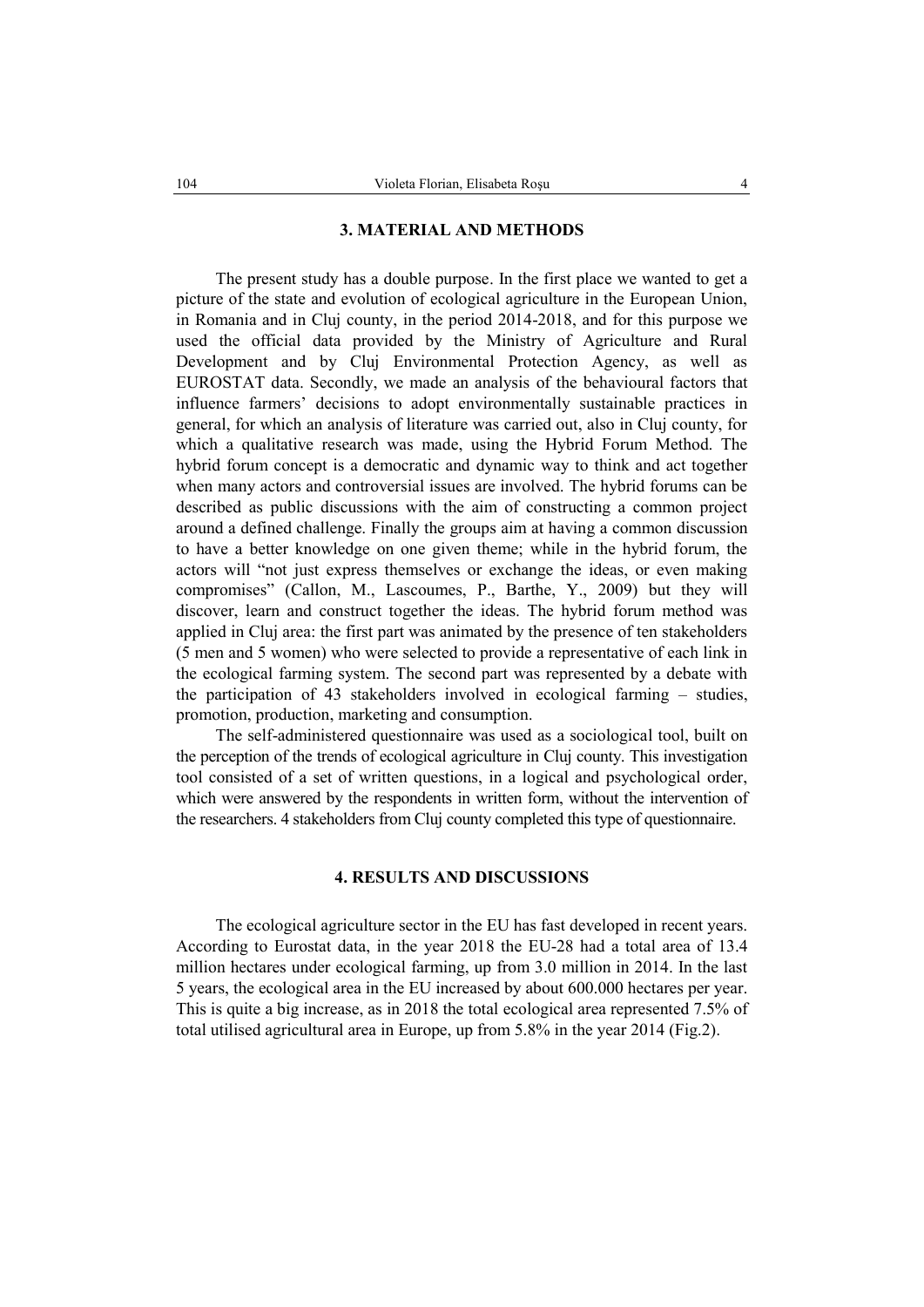

*Source*: EUROSTAT data base, available at org\_cropar

Figure 2. Share of ecological area fully converted and under conversion to ecological farming in the EU member states

In the year 2018, the largest areas cultivated under ecological system were in Spain (2.2 million hectares), France (2 million hectares) and Italy (1.9 million hectares), while Romania ranked  $10^{th}$ , with 326.3 thousand hectares under ecological farming.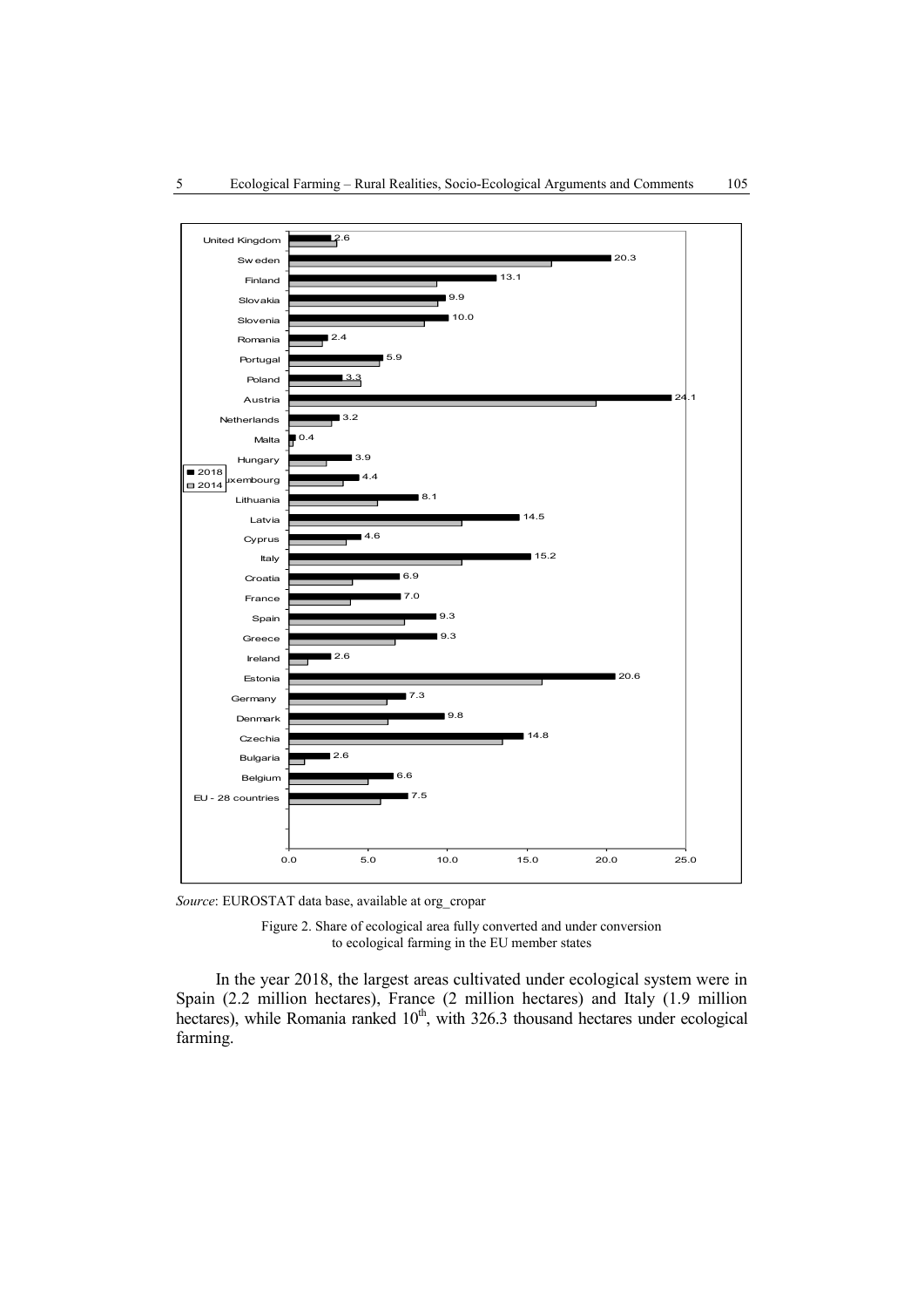The countries where the ecological farming has become a way of life are those in which the area cultivated under ecological system in total UAA is growing. In the year 2018, Austria ranked first, where almost one quarter of utilised agricultural area was used for ecological farming, followed by Estonia and Sweden, where more than one-fifth of UAA was under the ecological farming system. In the year 2018, the share of the ecological area in total UAA in 13 member states exceeded the EU average.

According to EUROSTAT data, in the period 2014-2018, the total number of operators in ecological farming increased from 257641 to 295577 in the EU. However, in the same period, in Romania, the number of ecological farmers decreased from 14470 in the year 2014 to 9008 in the year 2018.

In the year 2018, in Romania, the largest areas under ecological farming were cultivated with cereals, industrial crops and those under pastures and hayfields. Throughout the investigated period, the area under cereals in total ecological area prevailed, to reach 35% in the year 2018. The areas under industrial crops ranked  $2<sup>nd</sup>$ , while the areas under pastures and hayfields ranked  $3<sup>rd</sup>$ , accounting for 24.6% and 20.5% of total area under ecological farming. (Table 1).

|                                                                 | 2014     | 2015     | 2016                | 2017     | 2018     |  |  |  |  |
|-----------------------------------------------------------------|----------|----------|---------------------|----------|----------|--|--|--|--|
| Total area under ecological<br>farming                          | 289251.8 | 245923.9 | 226309              | 258470.9 | 326259.6 |  |  |  |  |
| Cereals total                                                   | 102531.5 | 81439.5  | 75198.3<br>84925.51 |          | 114427.5 |  |  |  |  |
| Dry pulses                                                      | 2314.4   | 1834.4   | 2203.8              | 4994.7   | 8751.1   |  |  |  |  |
| Roots and tubers total                                          | 627.0    | 667.6    | 707.0               | 665.5    | 505.7    |  |  |  |  |
| Industrial crops                                                | 54145.2  | 52583.1  | 53396.9             | 72388.3  | 80193.1  |  |  |  |  |
| Crops harvested green                                           | 13493.5  | 13636.5  | 14280.6             | 20350.8  | 28253.8  |  |  |  |  |
| Other arable land crops                                         | 29.9     | 356.2    | 258.47              | 88.3     | 112.8    |  |  |  |  |
| Fresh vegetables                                                | 1928.4   | 1210.1   | 1175.3              | 1458.8   | 983.1    |  |  |  |  |
| Permanent crops orchards,<br>vineyards, fruit-bearing<br>shrubs | 9438.5   | 11117.3  | 12019.8             | 13165.4  | 18569.3  |  |  |  |  |
| Permanent crops pastures and<br>hayfields                       | 95684.8  | 75853.6  | 57611.7             | 50685.7  | 6689.4   |  |  |  |  |
| Uncultivated land                                               | 9058.7   | 7225.9   | 9457.0              | 9747.9   | 7572.8   |  |  |  |  |

*Table 1*

Dynamics of areas under ecological farming system in Romania – ha

*Source:* MARD, https://www.madr.ro/agricultura-ecologica/

The area under ecological farming in Cluj county had an oscillating evolution, in the year 2018 being 1.7 times larger than in the year 2014 (Table 2).

In the year 2014, the ecological area in Cluj county accounted for 1.8% of total ecological area nationwide, to reach 2.7% in the year 2018.

In Cluj county, the largest areas under ecological farming were those under pastures and fodder crops, followed by the areas cultivated with cereals.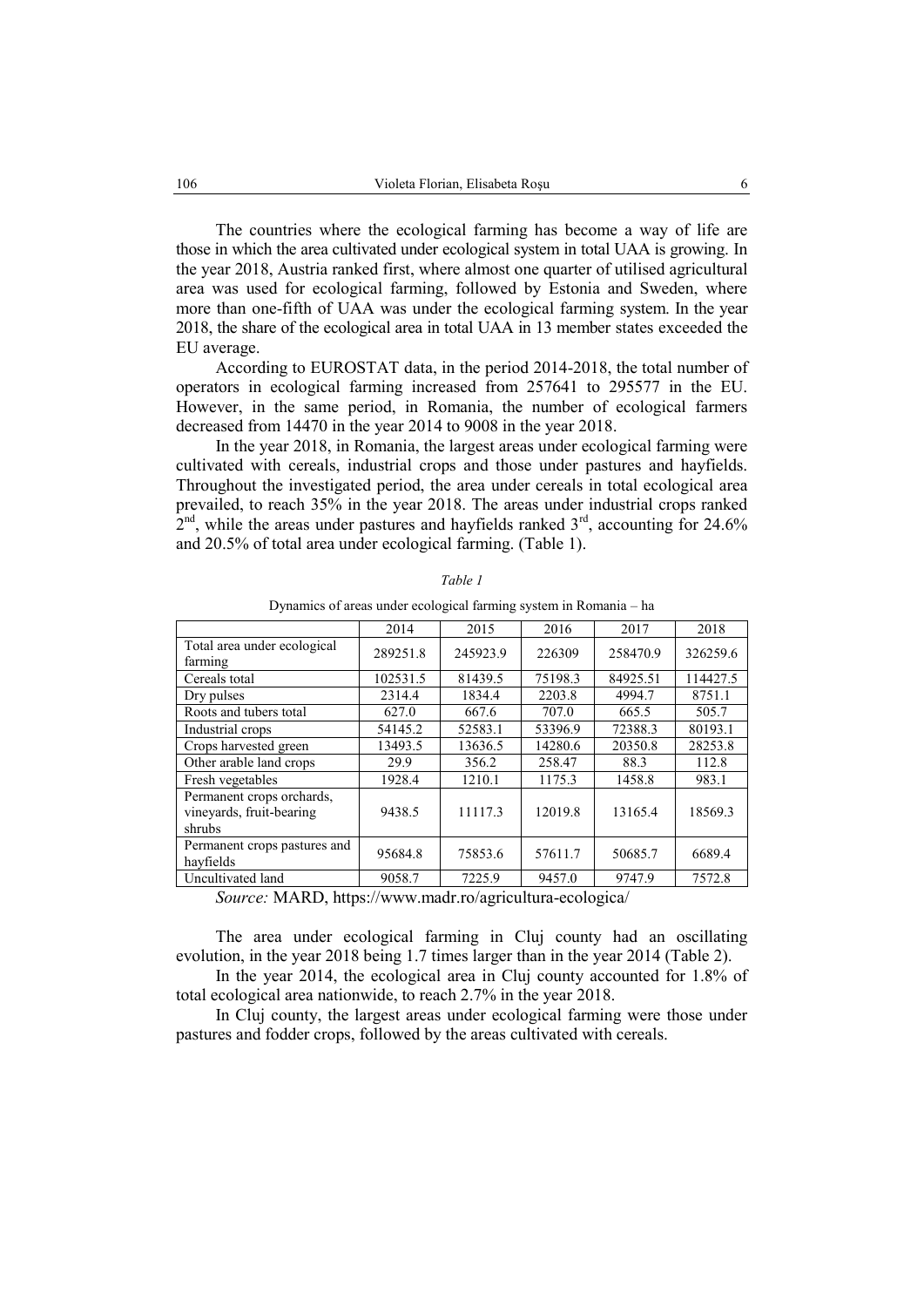In the year 2014, the share of areas under pastures and fodder crops in total area under ecological farming system was almost 90%, while in the year 2018 they represented only 77%.

|--|--|

|                               | 2014   | 2015   | 2016   | 2017   | 2018   |
|-------------------------------|--------|--------|--------|--------|--------|
| Area under ecological farming | 5258.6 | 4133.9 | 5858.1 | 6629.1 | 8829.5 |
| Pastures $+$ fodder crops     | 4722.3 | 3348.4 | 5162.2 | 4949.6 | 6825.4 |
| Cereals                       | 200.9  | 377.2  | 316.7  | 657.4  | 715.9  |
| Vegetables                    | 5.3    | 10.8   | 13.0   | 16.4   | 10.5   |
| Oil crops                     | 32.47  | 28.3   | 19     | 113.3  | 49.8   |
| Fruit trees $+$ vineyards     | 162.6  | 236.6  | 189.2  | 187.7  | 594.3  |
| Other crops                   | 135.0  | 132.6  | 158.0  | 704.7  | 633.6  |

Evolution of areas under ecological farming system in Cluj county – ha

*Source:* APM Cluj Environmental Protection Agency, Report on the environmental situation in Cluj county in the year 2018, p.193

The second part of the present study consisted in the identification of incentive and support sociological mechanisms for proecological behaviours, for the adoption of ecological practices. The conceptual approach is based on Bourdieu's "*theory of capital",* as it can provide the strong argument of noneconomic rewards in farming. "*Bourdieu consequently proposed the existence of capital in three fundamental forms: as economic capital (material property), social capital (networks of social connections and mutual obligations) and cultural capital (prestige).... These concepts of capital have gained recognition over the past decades and are now accepted relatively uncritically in the sociological literature – particularly social capital, the enhancement of which forms the focus of much rural development policy*" [\(Burton,](https://onlinelibrary.wiley.com/action/doSearch?ContribAuthorStored=Burton%2C+Rob+JF) R., J., F., [Kuczera,](https://onlinelibrary.wiley.com/action/doSearch?ContribAuthorStored=Kuczera%2C+Carmen) C., [Schwarz,](https://onlinelibrary.wiley.com/action/doSearch?ContribAuthorStored=Schwarz%2C+Gerald) G., 2008).

Bourdieu identified three sources of cultural capital: objective (cultural goods, books, works of art), embodied (language, mannerisms, preferences) and institutionalised (qualifications, education credentials). It should be noted that in our analysis, **cultural capital** is understood as a concept built upon traditions, customs, pragmatic habits, common knowledge rules. The studies conducted in Germany and the UK *"suggest that farming communities develop their own experience-based rules behind agricultural practices"*, and that *"these specific, locally understood practices contribute to the local construction of the mythical good farmer"* [\(Burton,](https://onlinelibrary.wiley.com/action/doSearch?ContribAuthorStored=Burton%2C+Rob+JF) R., J., F., [Kuczera,](https://onlinelibrary.wiley.com/action/doSearch?ContribAuthorStored=Kuczera%2C+Carmen) C., [Schwarz,](https://onlinelibrary.wiley.com/action/doSearch?ContribAuthorStored=Schwarz%2C+Gerald) G., 2008).

The discussions in the hybrid forum focused on the need for education in the process of building the pro-ecological behaviour and at the same time on the creation of a high-performance associative model for the users of sustainable farming practices. Stakeholders considered that these desiderata are primary needs for the implementation and development of ecological farming "*… starting from the need of being aware of the relationship between the ecological product and the*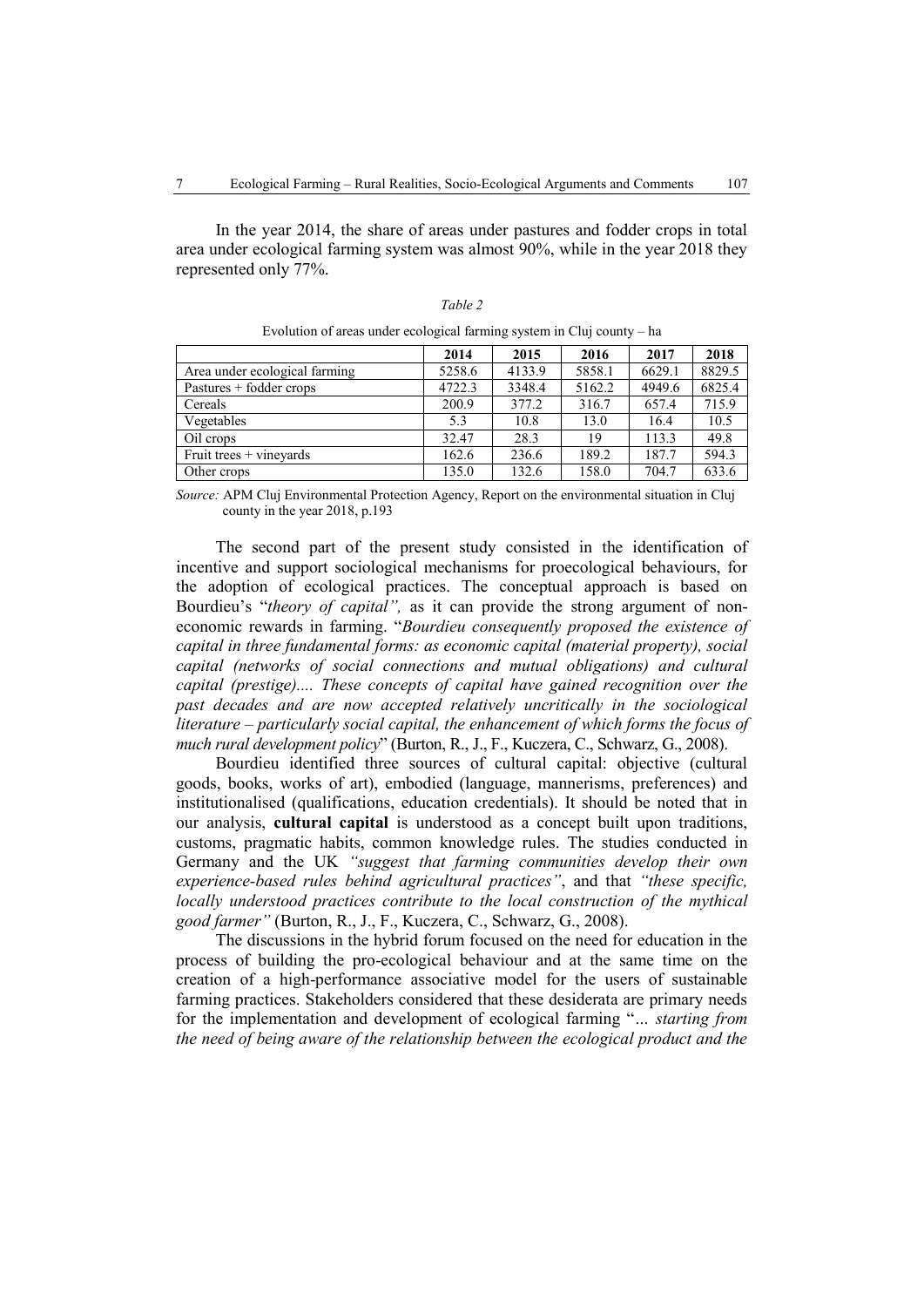*environment, stakeholders addressed the need to professionalize the occupation of ecological producer:* "we should start with the children, I mean with a change in *the education system, and then with vocational training in this field, but at the most serious level, the most professional level, if we want to be competitive, we must be also competitive in terms of education and training…. To get started from the bottom, from zero, with children, schoolchildren and students, and further on with the farmers, and thus we can better promote the ecological products and our agriculture …* (producer of ecological and conventional products). In our analysis, we could notice an acute social need for educational capital, the need for a broad, homogenous educational process that would be the basis of an ecological behaviour, for several social segments.

Cultural capital is also an essential element within farmers' associations: *"By providing qualifications from formalised institutions, institutionalised cultural capital offers individuals a certification of cultural competence, which is consistent*  and thus directly comparable across a range of operators. It is present in *agricultural organisations such as breed societies, which are able to define the qualities of a particular breed and acknowledge farmers through formal certification and awards"* [\(Holloway, L., 2005;](https://onlinelibrary.wiley.com/doi/full/10.1111/j.1467-9523.2008.00452.x#b45) [Yarwood, R., Evans, N., 2006\)](https://onlinelibrary.wiley.com/doi/full/10.1111/j.1467-9523.2008.00452.x#b78). The farmers' organizations are perceived as a necessary institutional construction for entering on the market: *"Lack of ecological or conventional producer organizations ... how can I, alone, struggle on the market if we don't do something we cannot have an ecological market in the supermarket ... to get the supermarket in contact with the producers in the area, we cannot deliver vegetables through the country, 150, 300 vegetable producers can supply the supermarket ...*" (producer of ecological products). This is a partial perception of the need for an organizational life, based on marketing, on stable sales, generated by the complicated relations with the commercial centres.

The two concepts, i.e. cultural capital and organizational capital, appear as a necessity, as social desiderata, which leads to the idea that the way of relating to ecological farming, in sociological terms, is consistent yet dysfunctional; farmers' awareness of sociological problems can be noticed, their knowledge of the necessary elements for the circumvention of negative aspects, yet under the form of vital economic needs of farms, of farming businesses.

The paper's second objective is to provide a structured picture of behavioural factors that influence the adoption of environmentally sustainable farming practices. The behavioural factors are *"synonymous with psychological factors, the cognitive, emotional, personal and social processes or stimuli underlying human behaviour"* (American Psychological Association, 2018c). The data obtained from the discussion of Hybrid Forum type can be summarized as follows:

– Personal characteristics defined by internal variables related to a certain person, such as personality, motivations, values, beliefs, preferences and general objectives: *"The Five Big personality factors currently are considered to represent much of the normal personality domain. They include openness*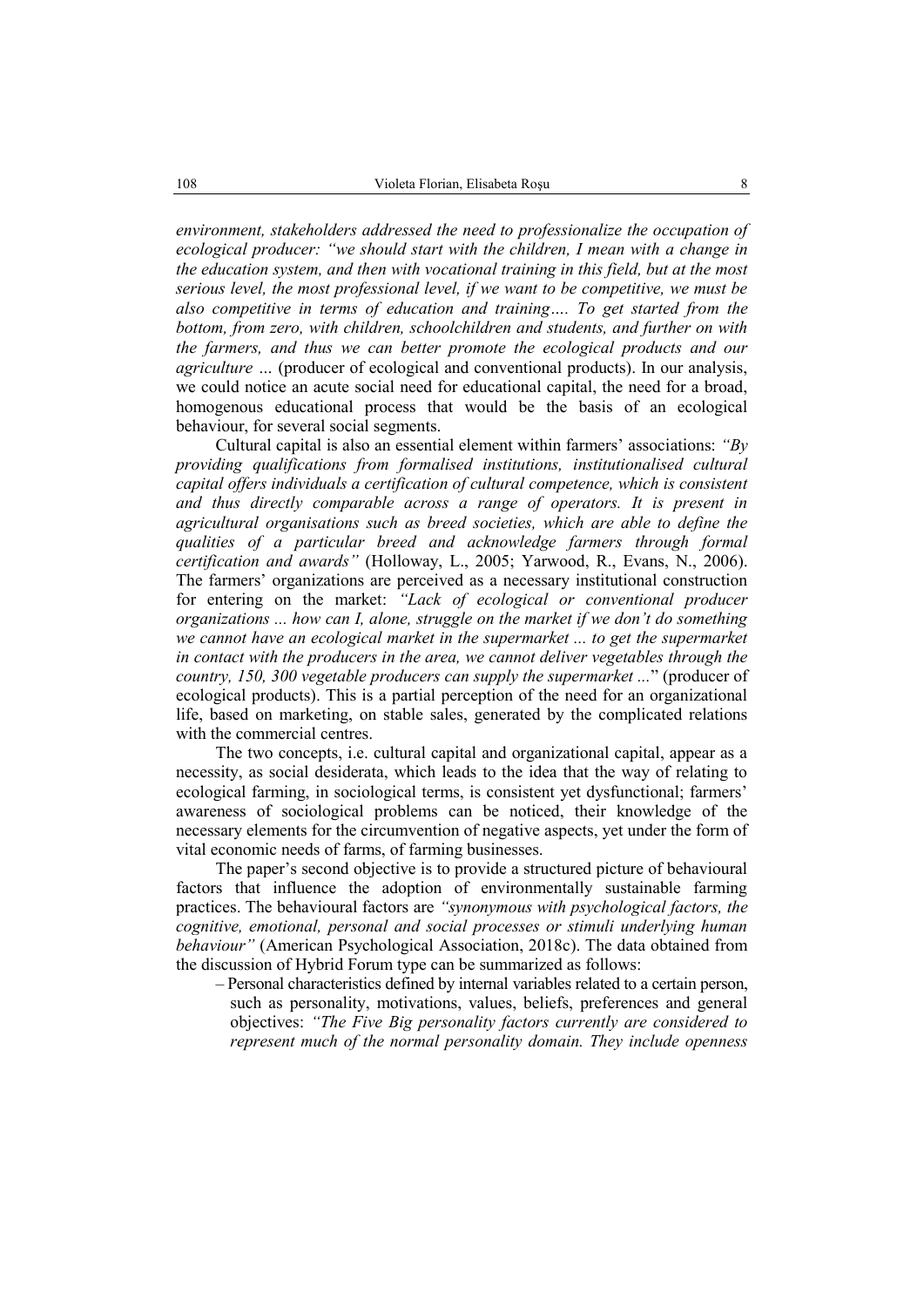*to experience, conscientiousness, extraversion, agreeableness and emotional stability"* (Gifford, R., Nilsson, A., 2014). In our research, personal characteristics*,* mainly those related to educational capital were relevant in adopting ecological behaviours, in developing a pro-environmental attitude. Stakeholders used the educational concept, in the sense in which the educational capital is the accumulation of knowledge through full training (kindergarten  $\rightarrow$  higher education), amplification of knowledge and high specialization and efficient utilisation of knowledge. The intergenerational educational capital, identified in farmers' opinions, is a key in supporting promotion.

– The social characteristics refer to farmers' interactions with other people (e.g. other farmers or advisors) and include social norms; these *social characteristics,* perceived in terms of operational social system – balanced functioning of education, production, research, distribution systems within multi-dimensional political programmes/projects; the operation of the system is also caused by the absence of clear political objectives in this field.

Another factor is represented by farmers' organization into various types of organizations and associations for ecological producers. This factor is perceived as a necessary institutional construction for entering on the market, mainly represented by supermarkets. *"I mean, working together, this is what we are missing ... the producers are small and the supermarket is very big, too powerful ...* (producer of ecological products).

The determining factor in adopting agro-ecological practices is the example provided by foreign investors to rural communities*. "Interpersonal relationships influence farmers' decisions to adopt more sustainable practices. Social factors include social norms and signalling motives*" ([Dessart,](javascript:;) F.J., [Barreiro-](javascript:;)Hurlé, J., [van](javascript:;) [Bavel,](javascript:;) J., 2019).

– The cognitive characteristics include farmers' perception of the benefits, costs and relative risks associated to a certain sustainable practice or whether they consider that they are knowledgeable enough to adopt these practices: *"The adoption of sustainable practices is influenced by how farmers learn, understand and perceive these practices, particularly the related difficulties, costs, benefits and risks. These cognitive factors are very specific"* [\(Dessart,](javascript:;) F.J., [Barreiro-](javascript:;)Hurlé, J., van [Bavel,](javascript:;) J., 2019).

Evaluation of the perception and knowledge of the environment in different stakeholders and the perception of benefits of agricultural practices by the stakeholders involved in the demand chain – it was found out that the farmers have basic knowledge on the environment and benefits of agricultural practices. It was noticed that there is a strong/significant perception of the material/financial benefits: *"The ecological farming practices will increase in the Nord Vest region due to the much higher price obtained for products than the price of products obtained in the conventional farming system....Another reason why I consider that these practices will be tempting for farmers over time is the subsidies they can get,*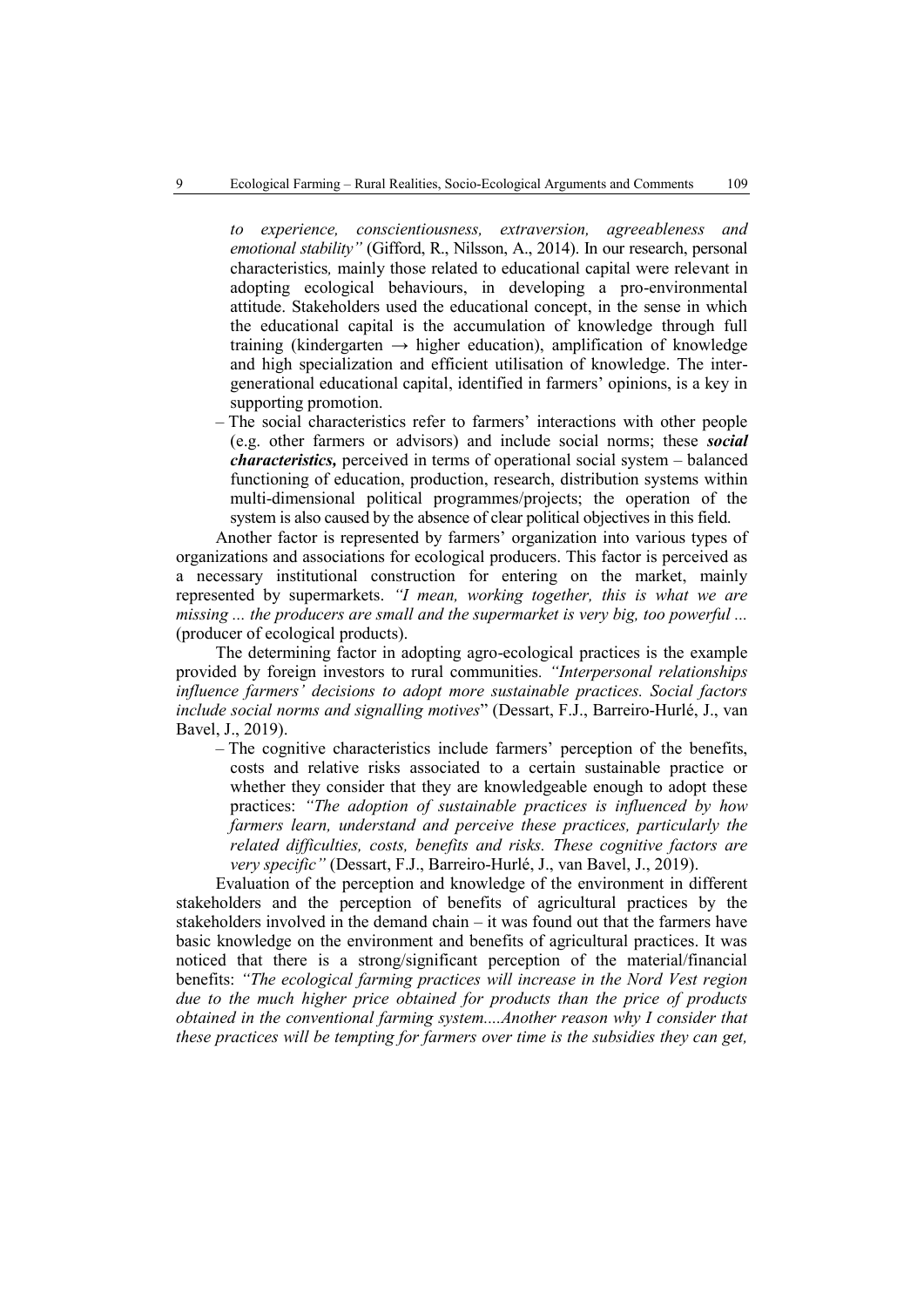*which are significantly bigger compared to those from conventional farming.*...*I consider that the main beneficiaries of these practices will be the small and medium-sized farmers, the subsistence farmers that operate smaller areas, so that by these practices they can sell their products much more easily at a significantly higher price"* (stakeholder).

Furthermore, they are aware of the physical barriers to obtaining ecological products: land fragmentation, proximity to plots on which conventional farming is practiced.

Another characteristic of the investigated persons is the "appetite" for information: *"At present I consider that the main reason why this farming system has developed with difficulty … is the lack of information on these practices. My opinion is that efforts should be made to get farmers aware of the benefits provided by this system as well as of the difficulties they will be facing, to present alternative cropping technologies and provide advisory services over the entire period of land conversion to ecological farming"* (farmer).

The relationship between the ecological products and the natural environment was another theme; the approaches by the academic experts tended to take into consideration the *"stability induced by the ecological products in the system that generates them"* (researcher, member of academic staff). In this respect *"*…*a clearer link should be established between the ecological products and the environmental issues…the ecological products, promoting ecological products could be better if these aspects related to environmental protection, eventual problems that may appear in the conventional systems versus the ecological or ecologically certified systems, would be better put into value, better promoted or directly, presented to the public or to potential consumers of ecological products*"(professor, with agro-environmental specialization).

### **5. CONCLUSIONS**

Ecological farming is beginning to become a way of life, as this sector has continued its fast development in the recent years, fact supported by figures.

The ecological area in the EU level represented 7.5% of total utilised agricultural area in 2018, up by almost two percentage points compared to 2014. In the last 5 years, the ecological area in the EU increased by about 600.000 hectares per year. In the year 2018, the share of ecological area in total UAA in 13 member states exceeded the EU average, Austria ranking first, next followed by Estonia and Sweden.

In Romania, the area under ecological farming system fluctuated, with 326 thousand hectares in 2018, ranking  $10<sup>th</sup>$  in the EU-28; the main cultivated crops under ecological farming are cereals, industrial crops, together with the areas under pastures and hayfields.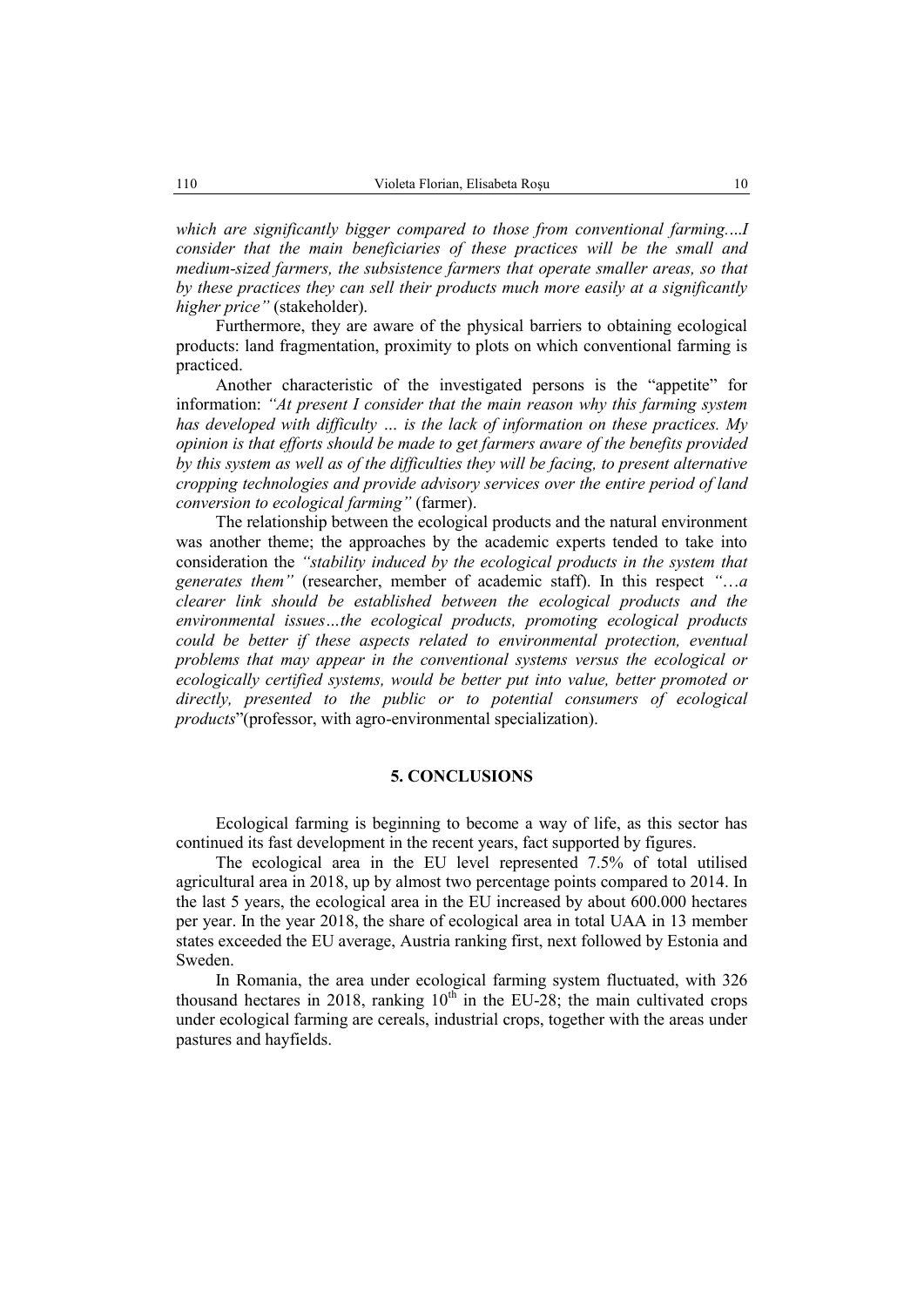In Cluj county, the share of area under ecological farming system in total cultivated area increased from 1.8% in 2014 to 2.7% in 2018, the largest areas cultivated under ecological system being those under pastures and fodder crops.

As regards the behavioural analysis, the use of ecological practices does not represent a form of socio-economic resilience for the investigated farmers, being a rational option for change/shift and in some cases in progress, from conventional to ecological farming. In this context, the cultural capital focus on the educational dimension; education is perceived by stakeholders as a need that can be covered by the creation of a comprehensive education system for all the social segments. Social capital is one of the core elements through the stringent need of membership in associations/organizations, essential links in the marketing of ecological products. The main behavioural factors are those of personal nature – educational dimension, of social nature – organizational dimension and cognitive – knowledge and information.

### **6. ACKNOWLEDGEMENTS**

This research work was carried out within the LIFT Project, *"Low-Input Farming and Territories – Integrating knowledge for improving ecosystem-based farming"* that received funding from the European Union's Horizon 2020 Research and Innovation Programme under Grant Agreement no. 770747, May 2018 – April 2022.

#### REFERENCES

- 1. Balafoutis, A., Beck, B., Fountas, S., Vangeyte, J., van der Wal, T., Soto, I., Gómez-Barbero, M., Barnes, A., Eory, V., (2017), *Precision Agriculture Technologies Positively Contributing to GHG Emissions Mitigation, Farm Productivity and Economics*. Sustainability 9(8): 1339, available at [http://doi.org/10.3390/su9081339,](http://doi.org/10.3390/su9081339) accessed on April 2020
- 2. [Burton,](https://onlinelibrary.wiley.com/action/doSearch?ContribAuthorStored=Burton%2C+Rob+JF) R., J., F., [Kuczera,](https://onlinelibrary.wiley.com/action/doSearch?ContribAuthorStored=Kuczera%2C+Carmen) C., [Schwarz,](https://onlinelibrary.wiley.com/action/doSearch?ContribAuthorStored=Schwarz%2C+Gerald) G., (2008), *Exploring Farmers' Cultural Resistance to Voluntary Agri-environmental Schemes,* Sociologia Ruralis, available at [https://onlinelibrary.](https://onlinelibrary.wiley.com/doi/abs/10.1111/j.1467-9523.2008.00452.x)  [wiley.com/doi/abs/10.1111/j.1467-9523.2008.00452.x,](https://onlinelibrary.wiley.com/doi/abs/10.1111/j.1467-9523.2008.00452.x) accessed on April 2020
- 3. Callon, M., Lascoumes, P., Barthe, Y., (2009), Hybrid forums, Acting in an Uncertain World: An Essay on Technical Democracy. Minerva, 49(4), 509–511(2011), available at [https://doi.org/10.1007/s11024-011-9186-y,](https://doi.org/10.1007/s11024-011-9186-y) accessed on March 2020
- 4. [Dessart](javascript:;)**,** F., J., [Barreiro-](javascript:;)Hurlé, J.**,** van [Bavel,](javascript:;) R., (2019), *Behavioural Factors Affecting the Adoption of Sustainable Farming Practices: A Policy Oriented Review*, European Review of Agricultural Economics*,* Volume 46, Issue 3, July 2019, p. 417–471, available at [https://doi.org/](https://doi.org/10.1093/erae/jbz019) [10.1093/erae/jbz019,](https://doi.org/10.1093/erae/jbz019) accessed on March 2020
- 5. Gifford, R., Nilsson, A., (2014), *Personal and social factors that influence pro-environmental concern and behaviour: A review*, International Journal of Psychology 49(3):141–57, available at [https://onlinelibrary.wiley.com/doi/abs/10.1002/ijop.12034,](https://onlinelibrary.wiley.com/doi/abs/10.1002/ijop.12034) accessed on March 2020